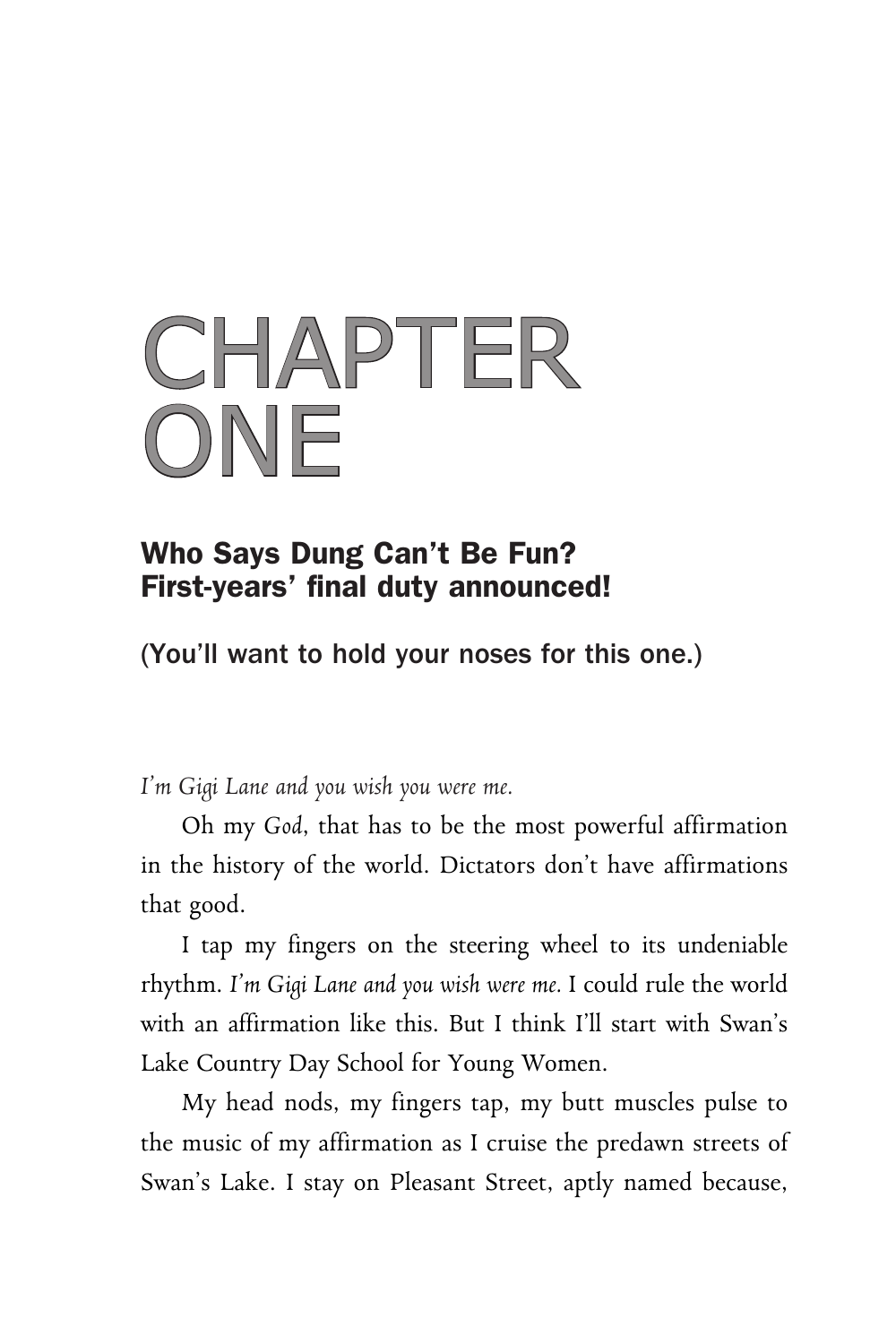according to *The Guide to New England Private Schools*, it "winds its way up and down the wooded hills of Swan's Lake, interrupted only by picturesque hilltop farms."

It's at the top of one of these hills that I pull over to the side of the road for a much needed moment of what my mom, in her bestselling self-help book *Meet Your Tweet: The Girlie Bird's Guide to Finding Her True Heart's Song*, calls an affirmation confirmation.

Turning off the car, I slip off my seat belt and get myself into the official Girlie Bird affirm and confirm meditation pose: legs crossed, arms bent to form the "wings that will carry you home."

I close my eyes, steady my breathing, and listen to my heart. *I'm Gigi Lane and you wish you were me.*

I wake up when my head hits the steering wheel, and frantically look at the clock, relieved to see I was asleep for only two minutes. I yawn and rub the crust out of my eyes. Thank God for natural beauty. Otherwise I'd look a wreck after three nights in a row of just a few hours' sleep.

I yawn again, rest my head against the steering wheel, and gaze out the window over the valley to the wooded hill on the other side. Rising up from the early morning mist, standing proud and tall and sure, is the reason I've spent the last seven months in a hamster wheel.

It is a mansion made of brick and marble and limestone, a gorgeous patchwork of architectural styles, its two turrets standing guard on either side of the steepled roof.

From here, in the dim light of dawn, I can barely make out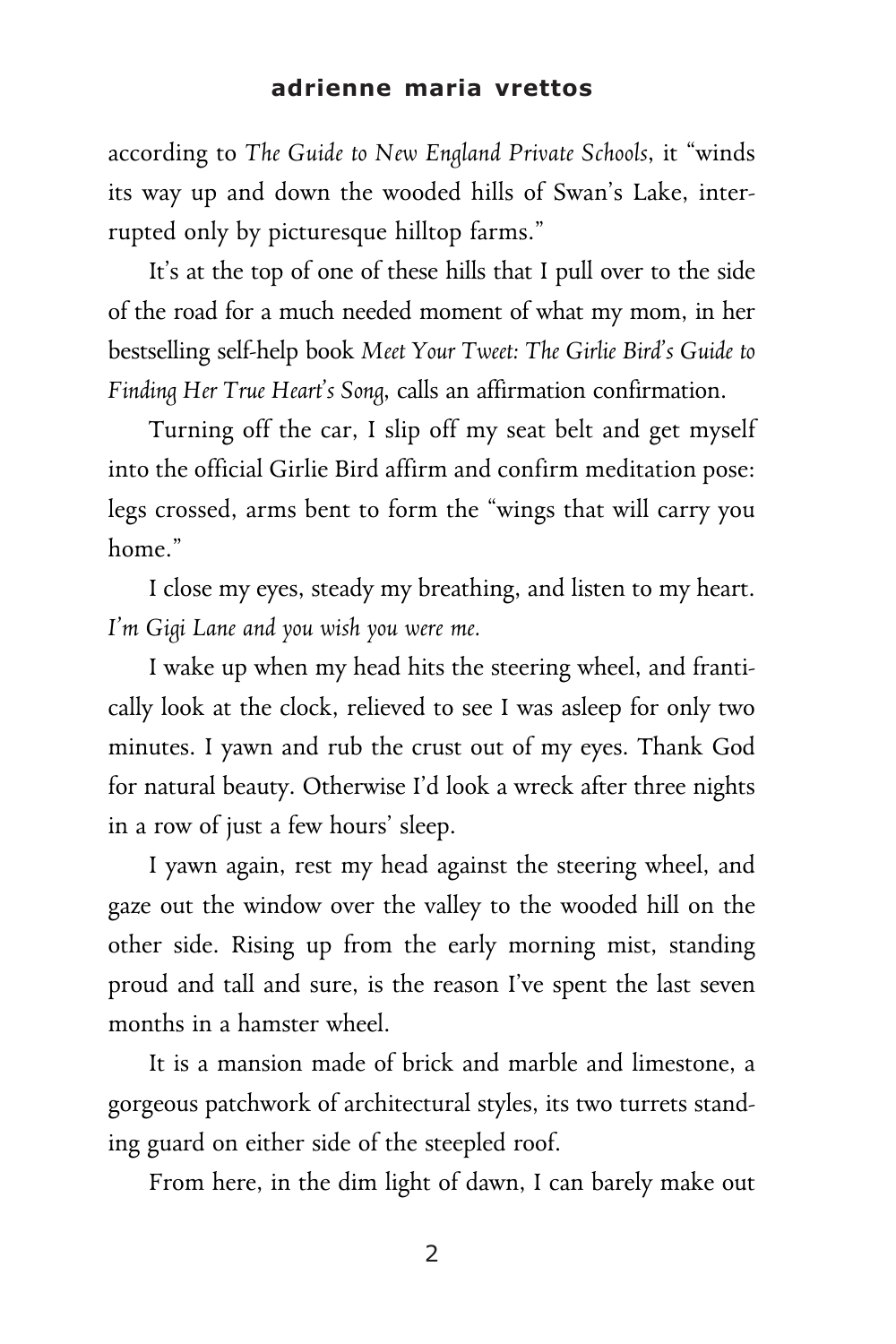the stone steps leading up to the double doors. And above the front doors: a circle of stained glass, twelve feet in diameter, inlaid with the pattern of the Swan's Lake crest. I wait, holding my breath. Beyond the school I can see the sun inching its way above the horizon, and in just moments it is shooting through the stained-glass crest, glinting and sparkling, sending all the colors of those carefully cut pieces of glass spinning out across the valley, and straight into my heart.

I know that there are those who are bitter about their own academic experiences (gym class rejects, etc.), who think that my love for Swan's Lake marks me as a pitiable yet attractive creature who has gotten so caught up in the circus that is high school that I truly don't care about anything else.

I ask you this: What else is there?

And please don't bore me with "There is life *after* high school," that medicating sentiment clung to by girls who cry in the bathroom at school dances. Of course there's life after high school! There is college and all that's beyond. But I'm not in college, am I? No! I'm nearing the end of my third year of high school, and may I be stricken with cystic back acne and a lazy eye if I waste one minute of my high school career pining for the future like some pathetic nerd. If there's one thing I hate about nerds, it's their inability to live in the moment.

The future is *now*! Why is it only the pretty people who realize this?

I glance at the clock again. If I don't pick up my best friend, Deanna, and get us to school by five a.m., there'll be hell to pay.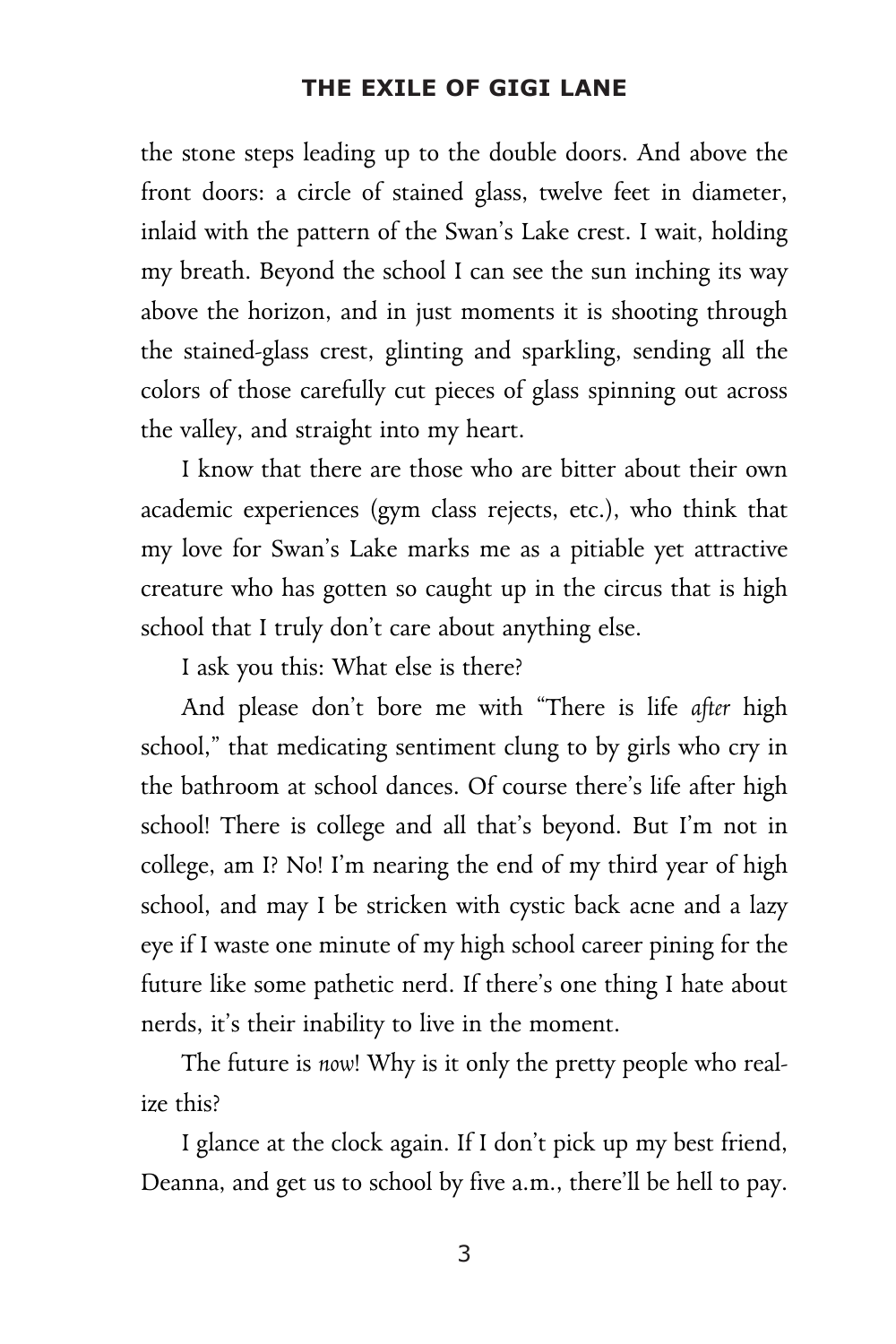They hate it when we're late. Fiona says it makes her question her selection decisions, and she *hates* questioning her decisions.

Swan's Lake is like any other high school. We have the usual cliques: the Greenies, the Gizmos, the Deeks, the Bookish Girls, the Glossies, the Cursed Unaffiliated, and so on. And, like any other school, there is a top secret group of senior girls that work with an international network of alumnae to keep the Swan's Lake power structure intact.

Also like at any other high school, the Glossies and the Cheerleaders are top tier: You can't get any more popular. Until senior year, that is.

From your very first day of kindergarten at Swan's Lake, you hear the rumors. A whisper on the jungle gym, a low murmur on the story time rug.

As the years go by, the rumors gain traction. Details. There is a secret club, they say, and everyone knows its name, but only its members are allowed to say it out loud. You relish the danger of whispering it to one another in the last bathroom stall, the one marked out of order. "The Hot Spot," you whisper with gummy-bear breath, pulling the end of your braided ponytail out of your mouth.

By the time you're in eighth grade, your braids abandoned for carefully brushed curtains of hair, your skin nicked and scabbed from newly gained permission to shave your legs, a precious few inches of actual cleavage pushing against your crisp, white triangle bra, by this time you know that every year the Hot Spot has a leader. She is called Head Hottie, and on the day you are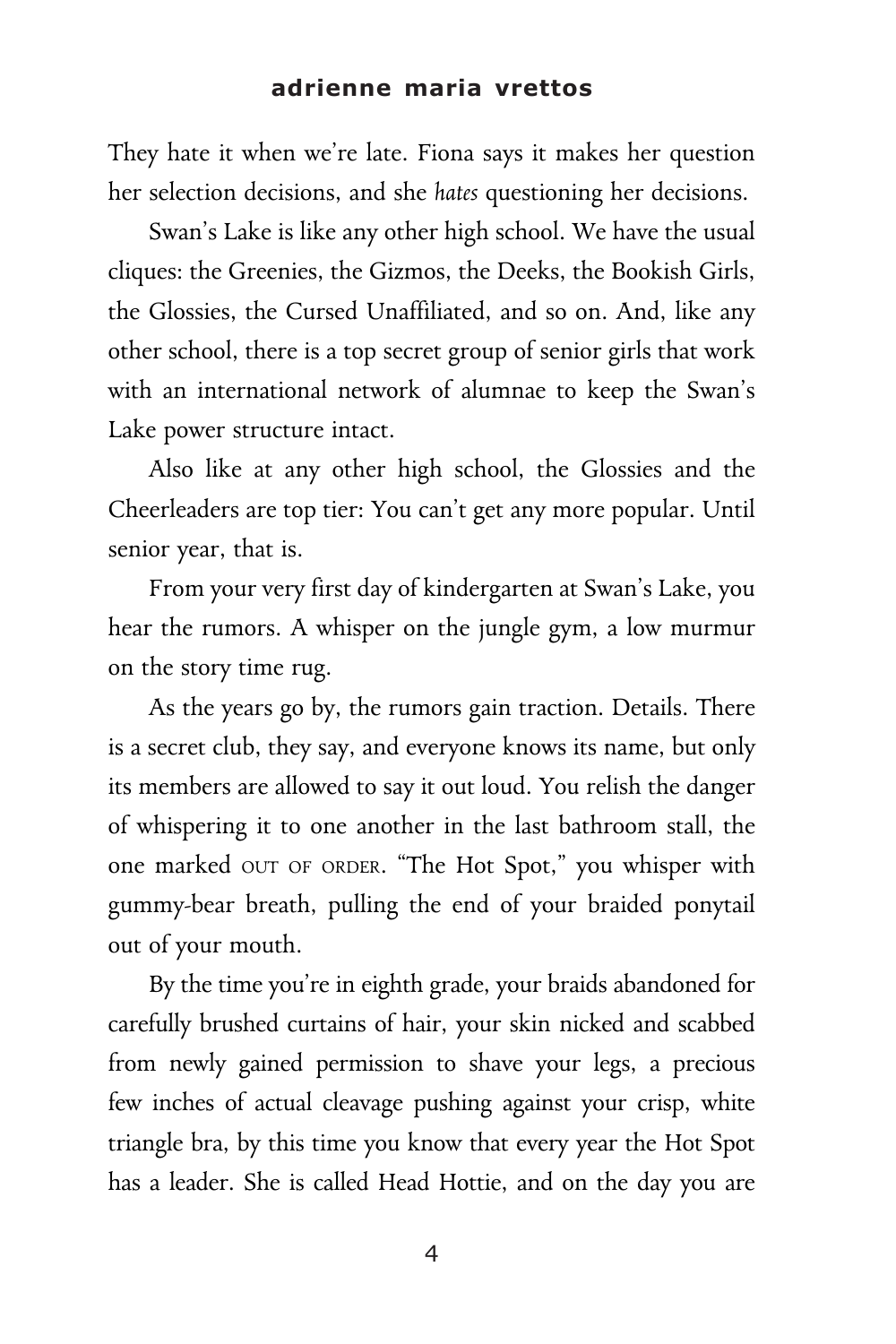taken across the street to tour the Upper School, you see her. She is standing on the landing at the top of the grand staircase that stretches up from the main entrance to the first-floor classrooms. There is a girl on either side of her. Together, the three make up the Hot Spot. They are watching you, all of you, as you file through the front doors, trying not to gasp at the car-size chandelier hanging overhead. The Head Hottie watches as you're led into the front office. She studies each of you and then whispers something to the girl standing on her right. The girl nods and makes a note in the back of an oversize, leather-bound book.

It's called the Hottie Handbook, and there is only one copy, bound in black leather, handed down from Head Hottie to Head Hottie every year since Swan's Lake was founded.

If you're lucky enough to be one of those eighth graders whose name was written down in the back of that book, and if you're further lucky enough not to have your name crossed out later due to an unfortunately horizontal growth spurt or a sudden increase in ugliness, you will be like me. One of the chosen.

A Hottie Hopeful. Who cares that being chosen means spending your junior year proving your worth and your loyalty by performing maddening duties like using Wite-Out on any piece of paper in the recycling bin that has less than three lines of text on it? It's Fiona's right to make us do these things. She's Head Hottie, and Cassandra and Poppy are her second and third in command. We're their Hopefuls. We'll do whatever it is they want us to.

Exhaustion and paper cuts are temporary. The Hot Spot is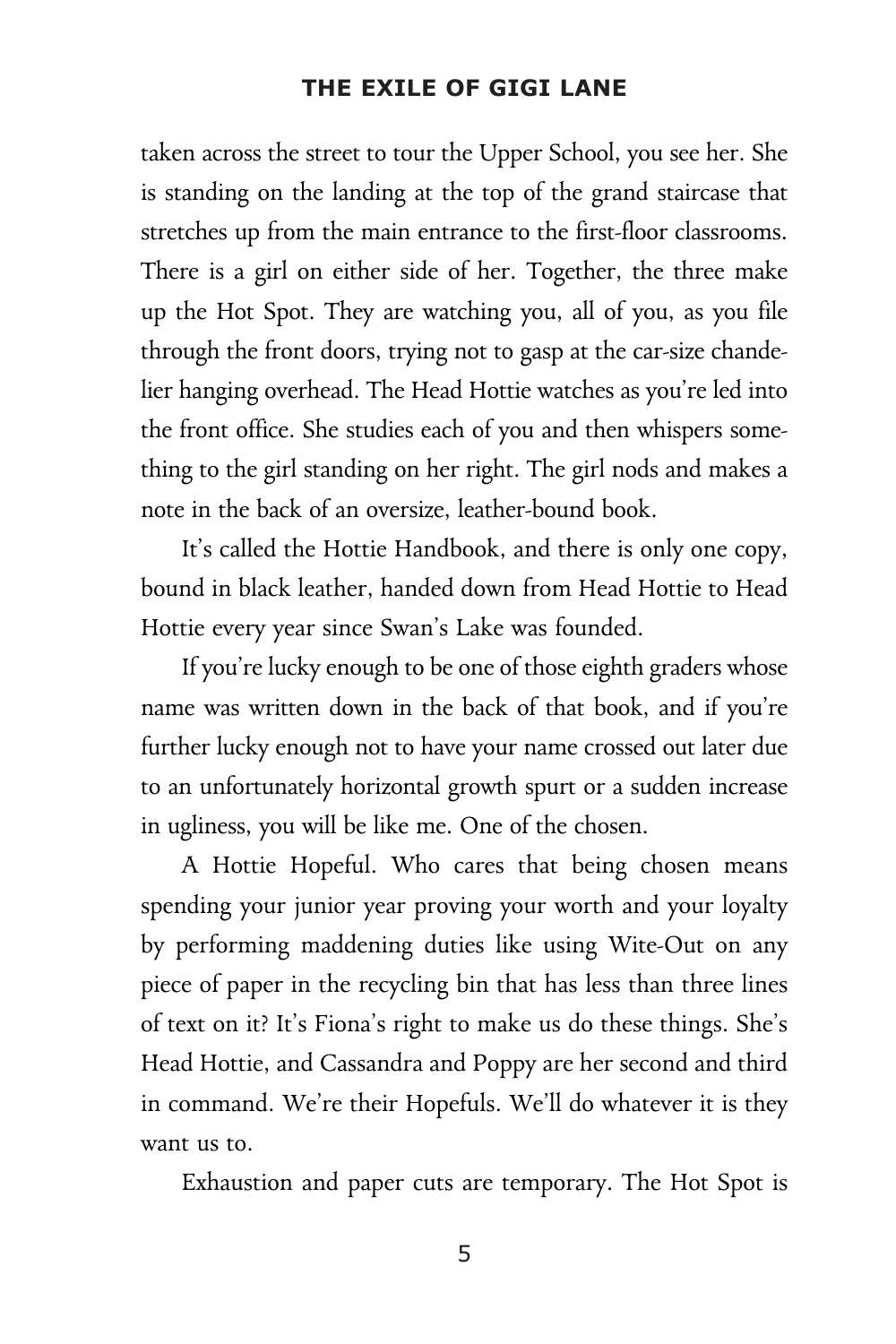forever. Once you're in, you're in for life. Like the mob, but with better fashion and less murder. As soon as you make the jump from Hopeful to Incumbent, you become part of the *Network.* It sounds so . . . classified. And it *is* classified. Fiona won't even tell me how exactly it is the whole *Network* thing works, except to say, "Shut your piehole, Lane! You'll know about the Network when I decide you need to know about the Network."

Want a Swan transferred to a vocational high school with a major in industrial plumbing because you don't like the way she laughs? Done. Freeze the family assets of a Swan who fouls you during gym, causing her tuition check to bounce? No problem. Have a Swan deported, even though she was born in Kansas? Enjoy your "native" Ireland, Katie Pretovka!

Head Hottie is always the most popular girl in school, closely followed by her second and third: in my case my best friend, Deanna, and our hanging participle, Aloha. There is no way someone with substandard social standing could handle, much less deserve, the sort of power we stand to inherit.

I am sure that I am not the only one who is sick and tired of the vulgar media backlash against popularity. Filthy propaganda texts like *Mommy, Why Don't They Like Me? How the Quest for Popularity Is Killing Our Daughters*; snuff films profiling the "evil" popular girl who ends up publicly humiliated at the hands of a vindictive nerd; photographs, collages, folk music, sculpture, dance . . . there is an *endless* list of tools "artists" use to slander, defame, and otherwise vilify popular girls.

And you know what I say to them? *You're welcome.*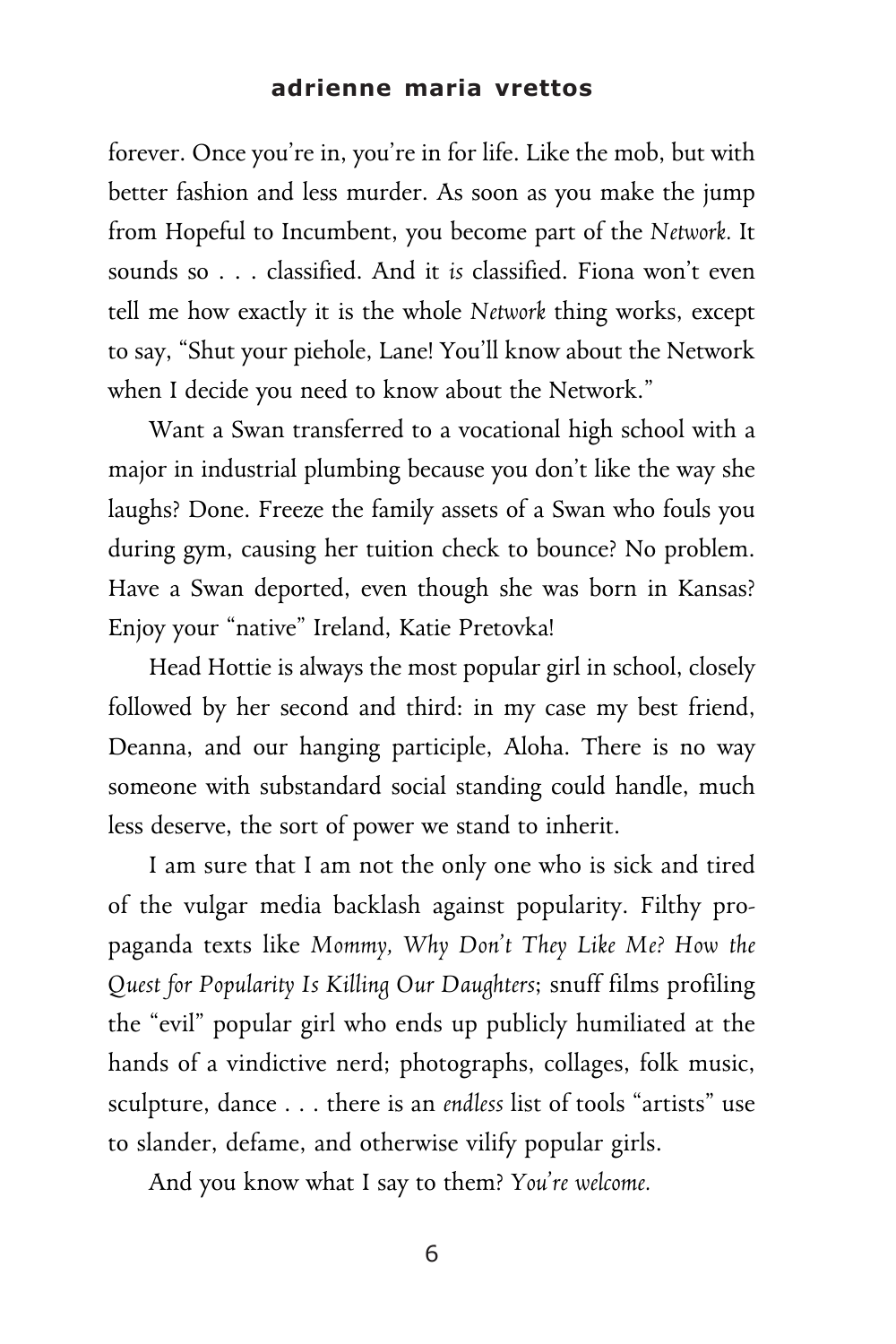Without popular girls like me, artists would have nothing to rail against, nothing to lament in whiny songs, no angst or anger or *feeling.*

At least art is benign. What's harder to handle is the myths.

### **Myth #1. Popular girls are the reason you're unhappy.**

No. *You* are the reason you're unhappy. In my mom's bestselling self-help book *Chicken No More: The Girlie Bird's Guide to Facing the Truth* she says that what holds most people back from success is—get ready—themselves. She says if you can't face the truth about your shortcomings, you will never overcome them. I will give you an example: Daphne "Dog Face" Hall. She's a classic Art Star, one of those girls that wear Converse sneakers and are always crying in the art room. I have done my best to verbally hold the mirror of truth up to Daphne, and she still refuses to truly see herself for the horror show she is.

*"Your eyebrows are taking over your face, Daphne."*

*"I can see your panty line, Daphne."*

*"You have weird man-hands, Daphne."*

*"That bra makes your back fat stick out."*

*"Here's some zit cream."*

*"And deodorant."*

*"And mouthwash."*

I've given that girl a whole drugstore's worth of product, and she still insists on coming to school looking like a "Before" picture of an ugly-girl magazine makeover.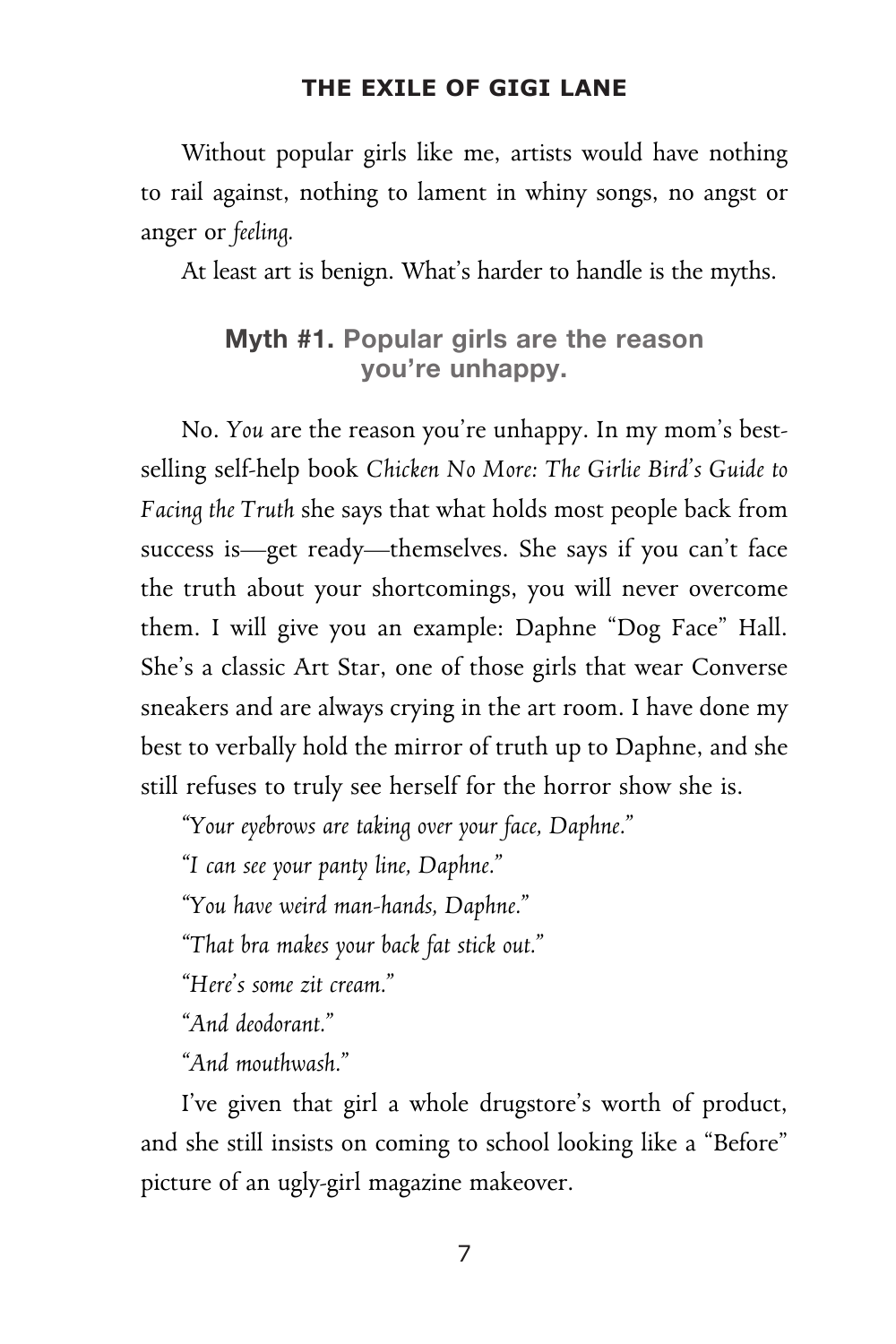**Myth #2: Popular girls are secretly anorexic cutters cracking under the pressure of having to be perfect.**

To this I say, "Ha!" Pressure just makes popular girls get better grades and grow bigger boobs. Anyone who can't handle the pressure doesn't deserve to be popular and will be weeded out by those who do deserve it soon enough.

> **Myth #3: Popular girls will peak in high school.**

They will show up to your ten-year high school reunion and have back fat, a bartending job at Chili's, and a smoker's cough. Aw, the sweet lies whispered at bedtime by parents of sobbing loser children.

> **Myth #4: Popular girls are just like everyone else. They get pimples, have fat days, and feel misunderstood.**

We don't get pimples. And we don't have fat days. Or gas. Also, we look pretty when we cry, we never get athlete's foot or gingivitis, and we always ace pop quizzes.

> **Myth #5: Popular girls are heartless wenches that delight in the degradation and humiliation of other people.**

We are not monsters. We don't kick kittens or trip blind people. If we're mean to you, it's because you deserve it. It's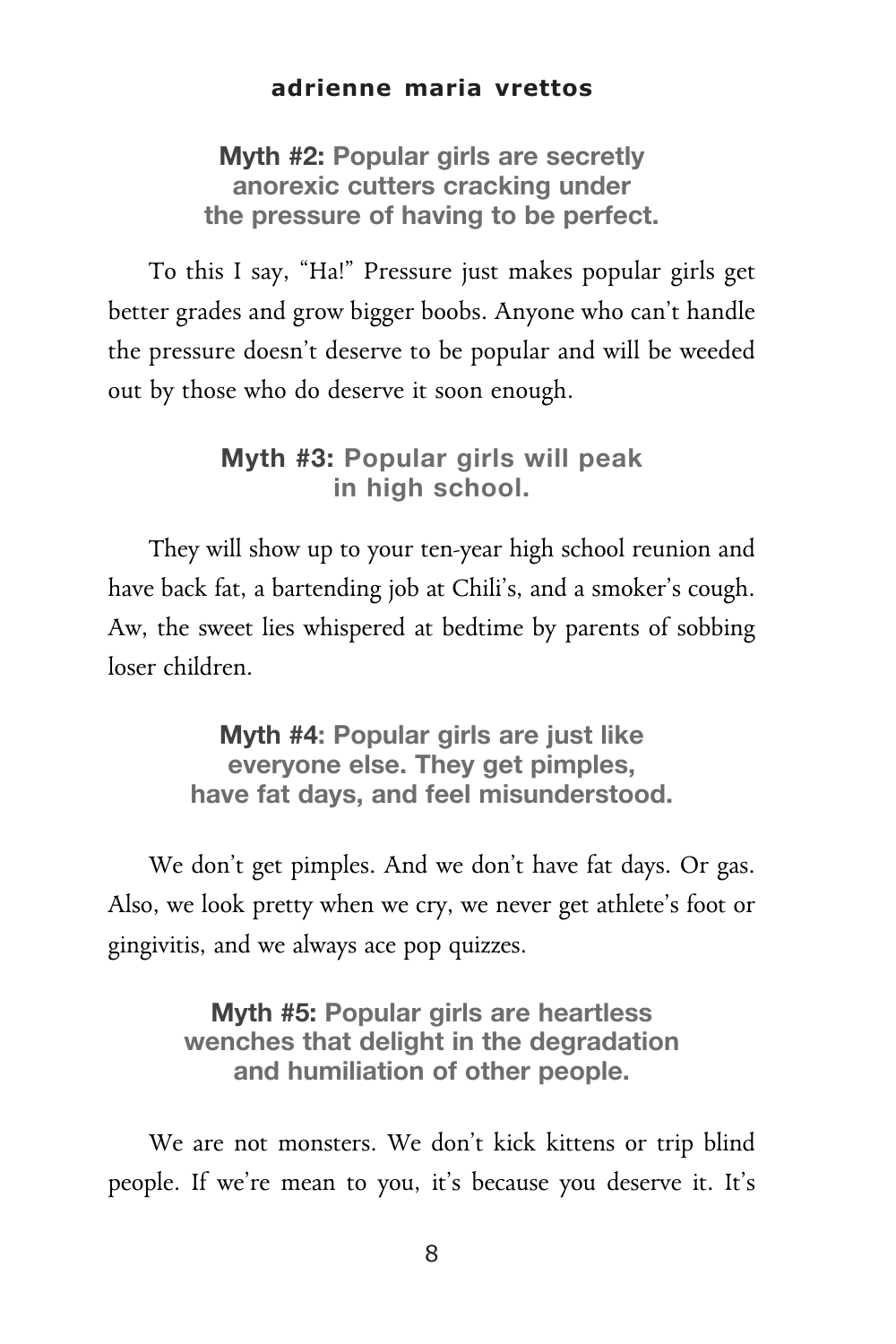because you've shown a lack of respect, forgotten your place, forgotten *us*. Keeping you down is part of our duty, just like keeping us up is part of yours. The underclass are not expected to have the aesthetic gifts and natural fashion sense that popular people have, so they don't have to strain themselves popping zits or trolling the Internet for sales on fashionable clothing. For all their whining, they are *happy* with the way things are. They have their place, and so do we.

By the time I flash the peace sign to Max, the overnight guard at the entrance of the gated community where Deanna lives, the sun is rising, lighting up what looks to be a perfect early spring day.

I pull into the driveway of Deanna's humongous house and thank God for small favors the ass-ugly Jones Family Minivan is in the garage. Ugly is contagious, even for cars.

The minivan was a gift from one of Deanna's sponsors during her superstar gymnast days. The Jones Family Minivan, as it was officially called, or the JFM to us, got a little rickety after being driven all over the country to get Deanna to her competitions. But Deanna's mom couldn't afford another car when she had to go back to work selling paper products, so the JFM is still limping along.

I give the horn a quick tap. The light in Deanna's room is on, and so is the one in the kitchen. I honk again, louder this time.

"DEANNA 'DEAR HEART' JONES, IF YOU DON'T GET YOUR ASS OUT HERE, I'M GOING TO KICK YOU IN YOUR ONE GOOD KNEE! Good morning, Mrs. Jones!" I call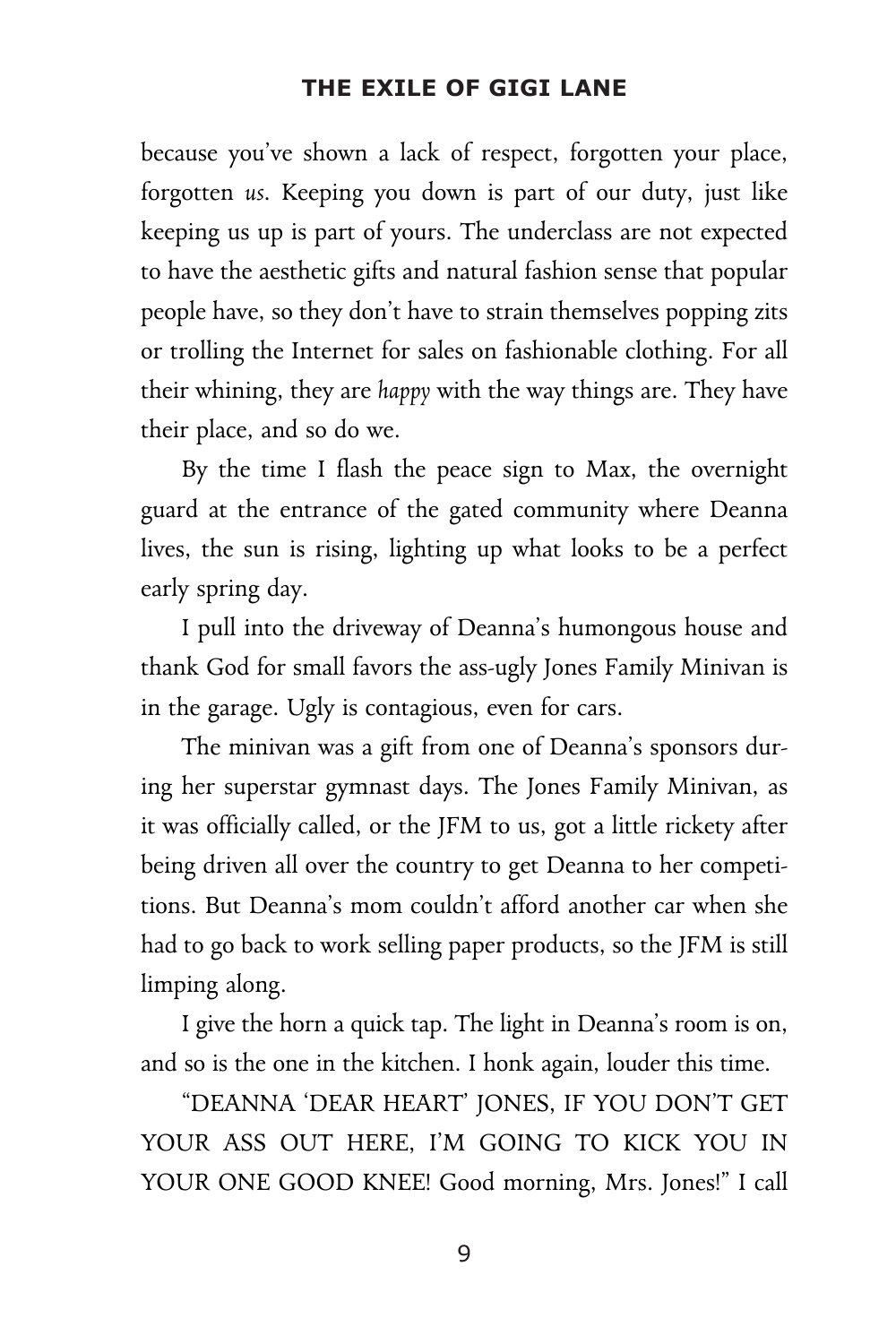sweetly as Deanna's mom opens the front door and waves to me. I blow her a kiss and then flip down the sun visor so I can check out my bangs in the mirror. I look back to the house, ready to raise holy hell if Deanna doesn't get outside, when I see her giving her mom a kiss good-bye.

Deanna "Dear Heart" Jones.

My best friend, and the girl formerly known as America's New Olympic Hope.

She walks gingerly down the steps and limps across the front lawn toward my car, her feet making trails in the morning dew. She's wearing an adorable but dangerously short cream-colored baby doll dress with gray knee-highs, a pageboy cap perfectly askew over her signature short pixie-cut hair. She looks like a sexed-up version of Tiny Tim. Without the crutch.

"What's wrong, gimp?" I say out the window. "Run out of horse tranquilizers?"

"I showed the neighborhood kiddies how to back-handspring, and my knee went all wonky on me," she chirps, getting into the car. "It'll be good once I'm busy enough to ignore the pain."

I open the glove compartment and pull out a Shake It Cold chemical ice pack, which features a picture of eleven-year-old Deanna in her leotard giving the thumbs-up sign. I shake it up and hand it to her.

"Are you all right to go to school?" I ask, eyeing the swell of her right knee. Seeing the scar still makes my stomach go sour.

She slaps the ice pack on her knee. "Ohmygosh, this is nothing! Once, during a competition, I sprained my ankle so bad it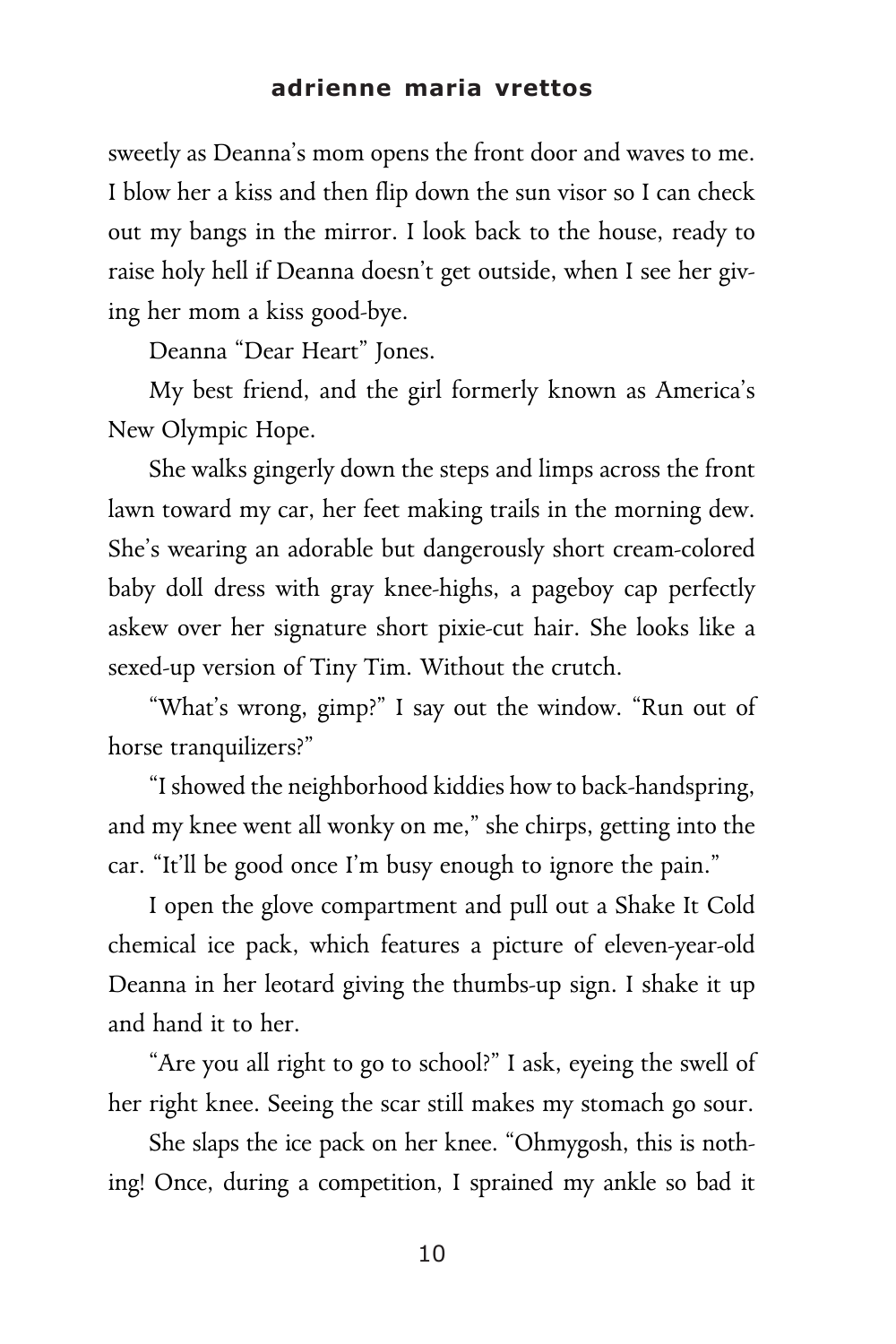swelled up bigger than my head!" She gives a half-second shudder at the memory and starts dancing in her seat. "*Whaddup, Gigi, let's go to school, got to get educated, don't be a fool!* I brought Pop-Tarts, is Aloha meeting us at school?*"*

"Yes, you spaz, she's meeting us. God forbid she actually does what Fiona tells her to. She *knows* Fiona wanted us to come to school together for the rest of rush."

"Blah, blah, black sheep," Deanna groans, handing me a strawberry frosted Pop-Tart and taking one for herself. "Be nice, you know you love her."

I hold the breakfast pastry in my hand, feeling its weight. "Do you know how many calories are in this?"

"Zoink!" Deanna plucks the Pop-Tart out of my hand and takes a huge bite out of it. She hands it back. "There, now it's half the calories."

"Thanks?"

"Did I ever tell you how I wasn't allowed to eat enough food to grow boobies?"

I take a bite of the Pop-Tart. It is ridiculously good. "Really?"

"True story." Deanna stuffs the rest of her Pop-Tart in her mouth. "Now I'm trying to eat my way to double-Ds. How am I doing?" she asks, sticking out her still very flat chest.

"Wow," I deadpan, "those are huge."

"You lie and I love you for you it," she squeals, leaning over to kiss me on the cheek, before twirling her bangs into a perfect point hanging between her eyebrows. "Oh! Did you read the *Trumpet* yesterday?"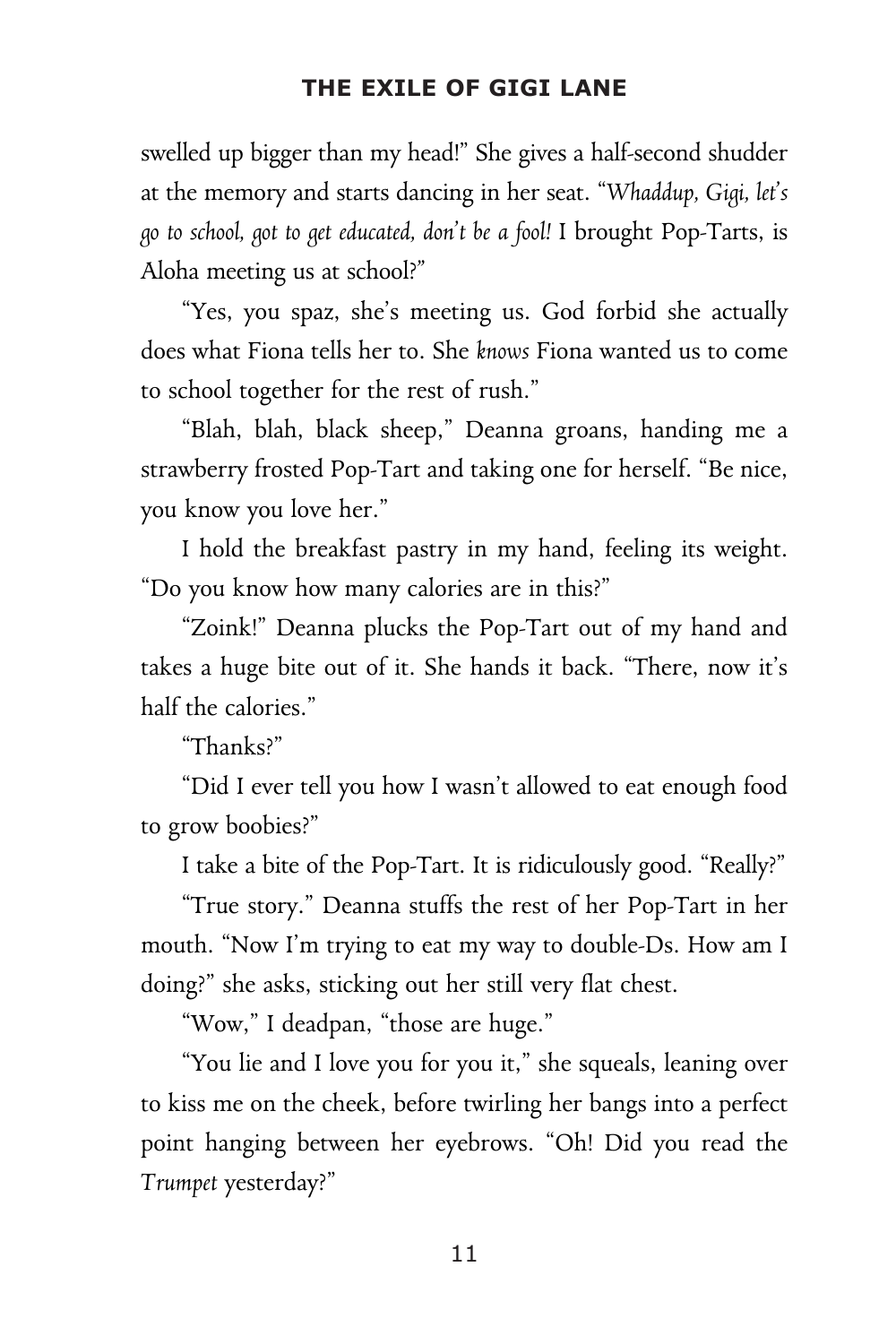"I could never find it!" I smack the steering wheel, remembering my frustration. "And I wanted to look after school, but . . ."

I trail off, sighing, and finish my Pop-Tart.

"But you had a special top-secret meeting with Fiona?"

I try for a noncommittal shrug.

"Wait," Deanna says, "you didn't even call me last night. How late were you out with the pretty little fascist?"

"Late," I grumble.

"Why?"

"You know I can't tell you—"

"Can it with the goody-two-shoes bit, sister, and spill. What'd she make you do this time?"

I sigh. "She had me stealing toilet paper from all the reststop bathroom stalls between here and New Hampshire."

"She's a freaky deeky!" Deanna howls with laughter. "Did she tell you why?"

I shift in my seat, trying to stretch out the knot between my shoulder blades. "To try and get me arrested? I don't know. She barely said two words to me the whole time."

Deanna reaches over and digs her fingers into my back. "So you just drove around all night, not talking?"

"Oh, she talked. *Ow!* Not so hard!" I try unsuccessfully to move from Deanna's reach without letting go of the steering wheel. "She just didn't talk to *me*. She sat in the backseat and whispered on the phone. *Ow!* I said not so . . . uuuggggghhhh."

The knot releases, I turn into Jell-O.

"That's the spot, right?" Deanna giggles, the fingers of one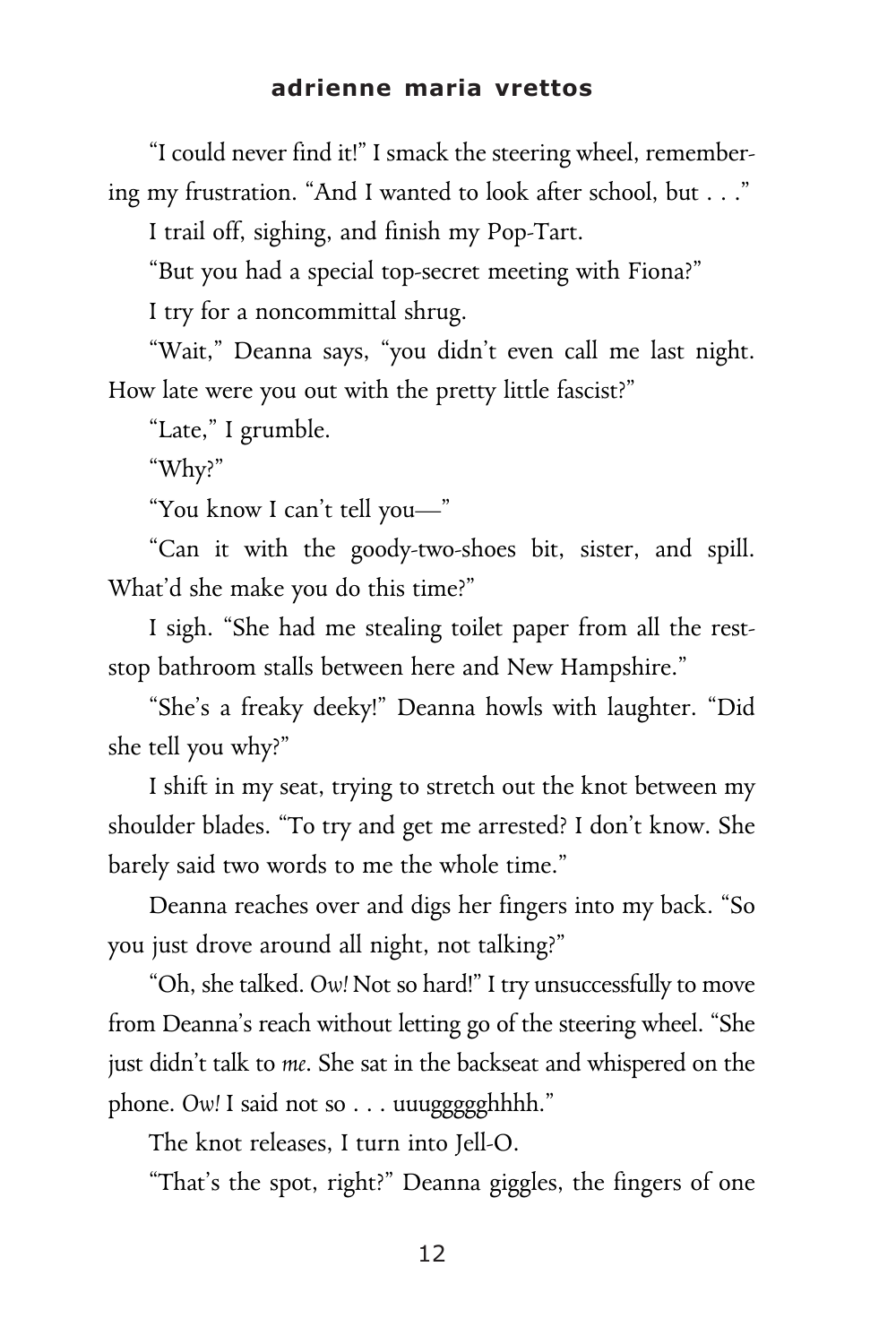hand knuckling deep between my shoulder blades. "Could you hear what she was whispering about?"

She pats me on the back, the massage over. I give a happy shudder. "Paint color, I think."

"Score!" Deanna punches the sky. "I bet they're painting the DOS for us!"

"I hope not. She kept talking about the color red, and I'd like to picture the DOS awash in a creamy beige."

"For *real*!" Deanna agrees. "Very relaxing. Speaking of, I heard there's a giant fountain in the DOS with a statue of Ms. Cady as Poseidon in the middle."

"Just how big do you think the DOS is?" I laugh.

Deanna grins. "If it's big enough for a pool, how could it not be big enough for a fountain?"

"You have a point."

"Did Fiona buy you snacks at least?"

I snort. "She made me buy them. I think I got a chemical burn from eating too many Atomic Fire Balls. Where was the *Trumpet*, anyway?"

*The Trumpet of the Swan* is our school newspaper, run by a clique called the Voice of the People, otherwise known as the Vox Foxes. They dress in pencil skirts, silk blouses, and pumps, with sheer stockings. They tend to move only as a group, and cruising down the hall wearing coordinating matte red lipstick, they look like a formidable army of secretaries from a 1960s typing pool.

"In Ms. Cady's coat closet. The one next to those wooden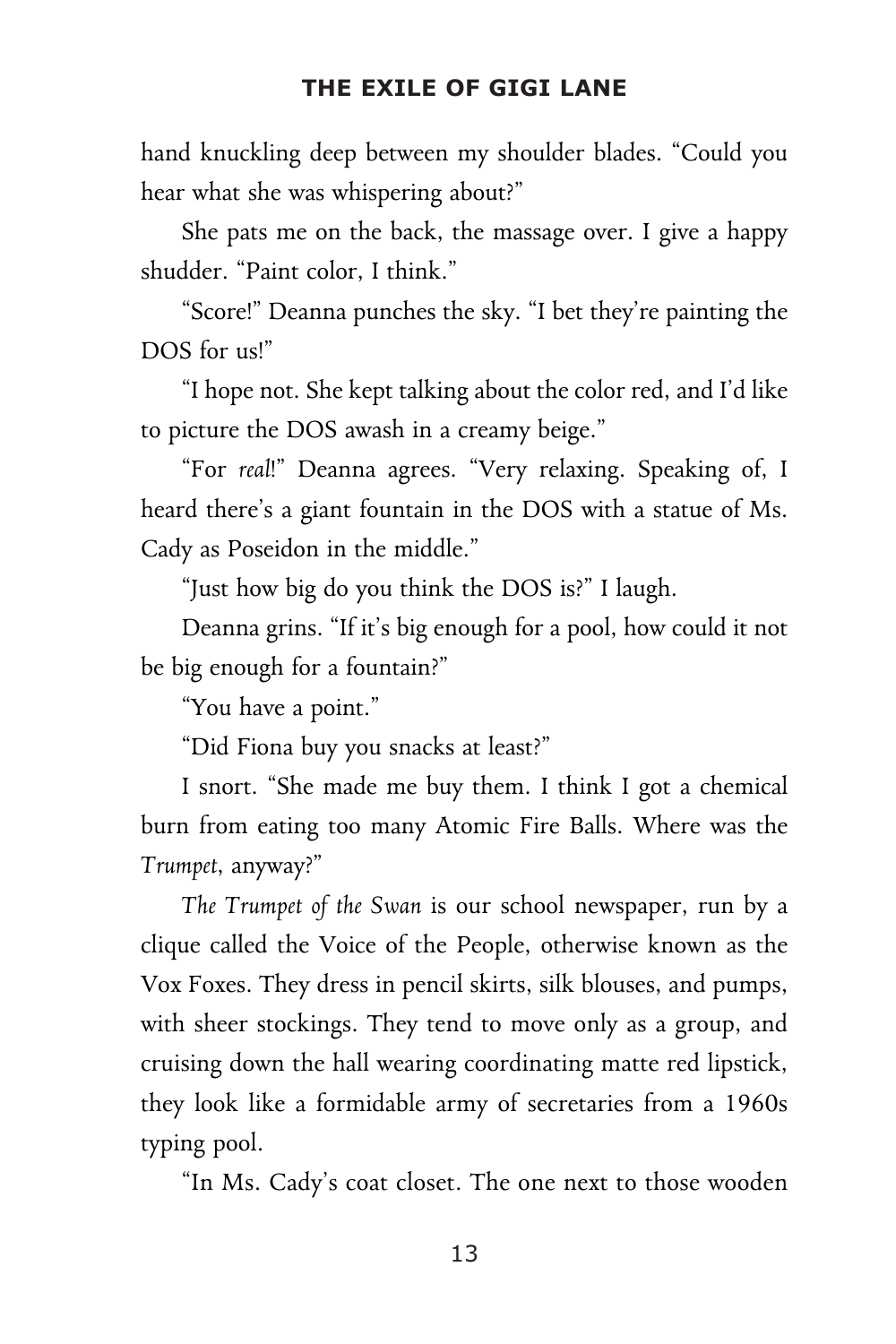telephone booths at the end of the second-floor science wing. It was down in the left toe of her trout-fishing waders."

Every morning the Vox Foxes hide the one and only copy of that day's *Trumpet* somewhere on campus. They stopped printing out the full circulation after the Greenies climbed up the south turret, housing the Vox Foxes offices, and chained themselves to the roof until the Foxes agreed to save the earth by cutting their circulation down to one. Since the *Trumpet* started out as a paper venture, tradition dictates that it stay that way. Publishing online just isn't an option.

Usually, the first-years find the *Trumpet*, running around before homeroom yanking open closet doors and crawling under the sagging armchairs in the library, giddy and brimming with innocent joie de vivre. Once they find it, word spreads, and usually at some point during the day everyone takes a few minutes to read it, standing with their head inside the shade of a floor lamp or holding themselves up as long as possible on Ms. Cady's chin-up bar, the *Trumpet* taped to the ceiling above.

"So what'd the *Trumpet* say?" I ask.

Deanna bounces up and down with laughter. "It announced the final duty for the first-years! Holy guacamole, those poor pooper-scoopers are going to *stink*!"

"Wait, what are you talking about? What's the duty?"

First-year duties are the other tradition at Swan's Lake. It may seem a bit coarse to have first-years do things like find and clean *only* the windows shaped like triangles, or have a contest as to who can find and dust the longest line of uninterrupted chair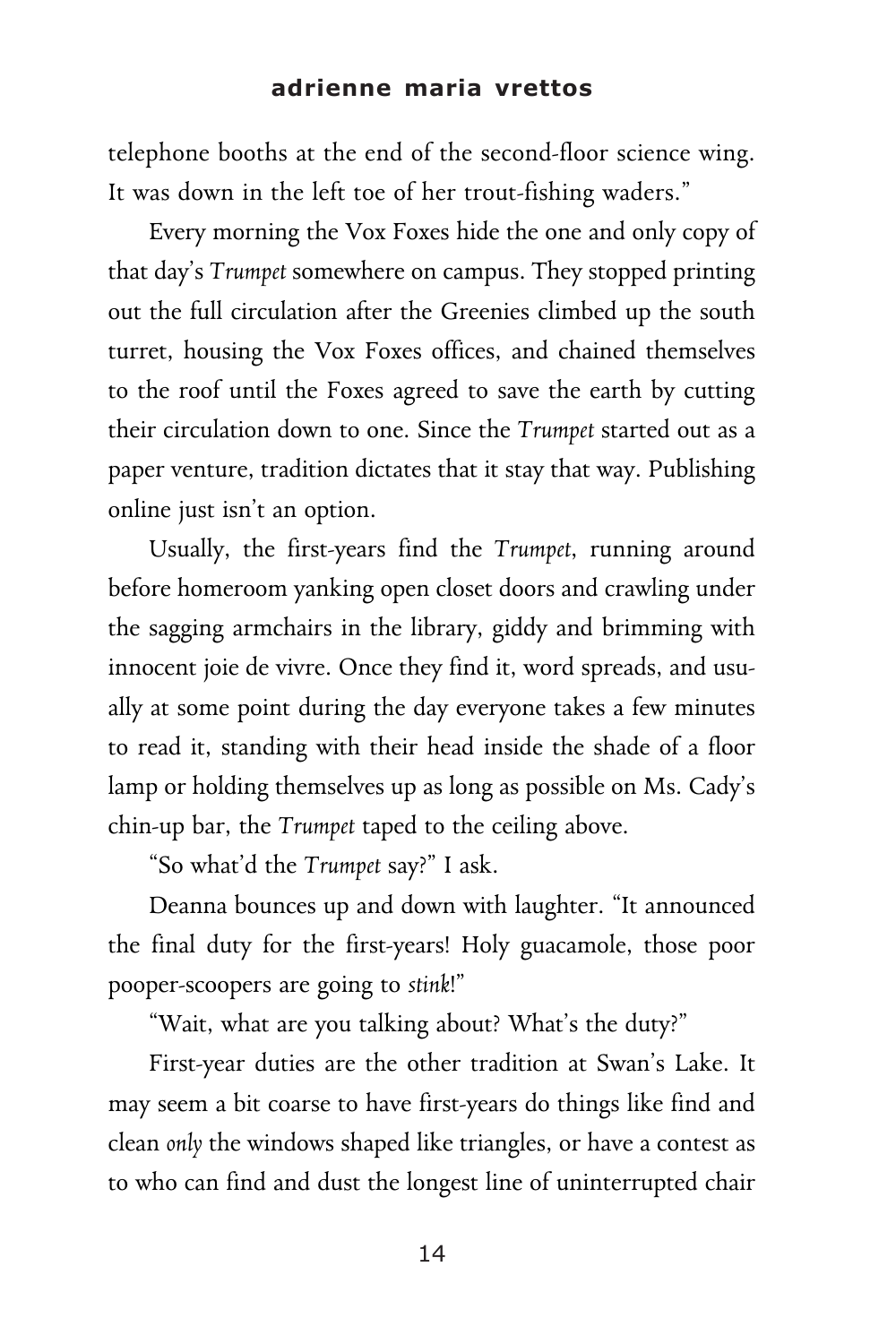rails, but it really teaches first-years the ins and outs and ups and downs of Swan's Lake.

"So," I ask again, "what's the duty?"

"It's doodie duty!" Deanna shrieks. First-years always work from basically the same list of duties all year, supervised by the sophomores. But the last duty for first-years is one the sophomores get to think up, and it's traditionally something absolutely ridiculous and seemingly impossible. "They have to fertilize all the flower beds with cow poop! *And* it's BYOP they have to bring in the stinky stuff themselves!"

She howls with laughter, slapping her good knee. "Oh, and the *Trumpet* also said that the ballot box for Founder's Ball queen is up outside Carlisle's office."

"Why do they even bother with a ballot box? Everyone's going to vote Fiona as queen, and Cassandra and Poppy as her court."

"Tradition, I guess." Deanna shrugs and then turns her shrug into a shimmying dance. "*And that's gonna be us next year! The queen's court, baby!"*

My cell phone rings, and when I see it's my dad, I hand the phone to Deanna.

"Hi, Dr. Bruce!" she chirps, and then, "Oh! And hi, Dr. Lane!" She moves the phone away from her face to whisper, "It's both of them." She listens and says, "I know, it *is* an early wake-up! Student Council, you know. Oh yes, she's right here, but she's driving, so she can't talk." Deanna laughs. "I *know* you approve, Dr. Lane!" She lifts the cold pack off her knee and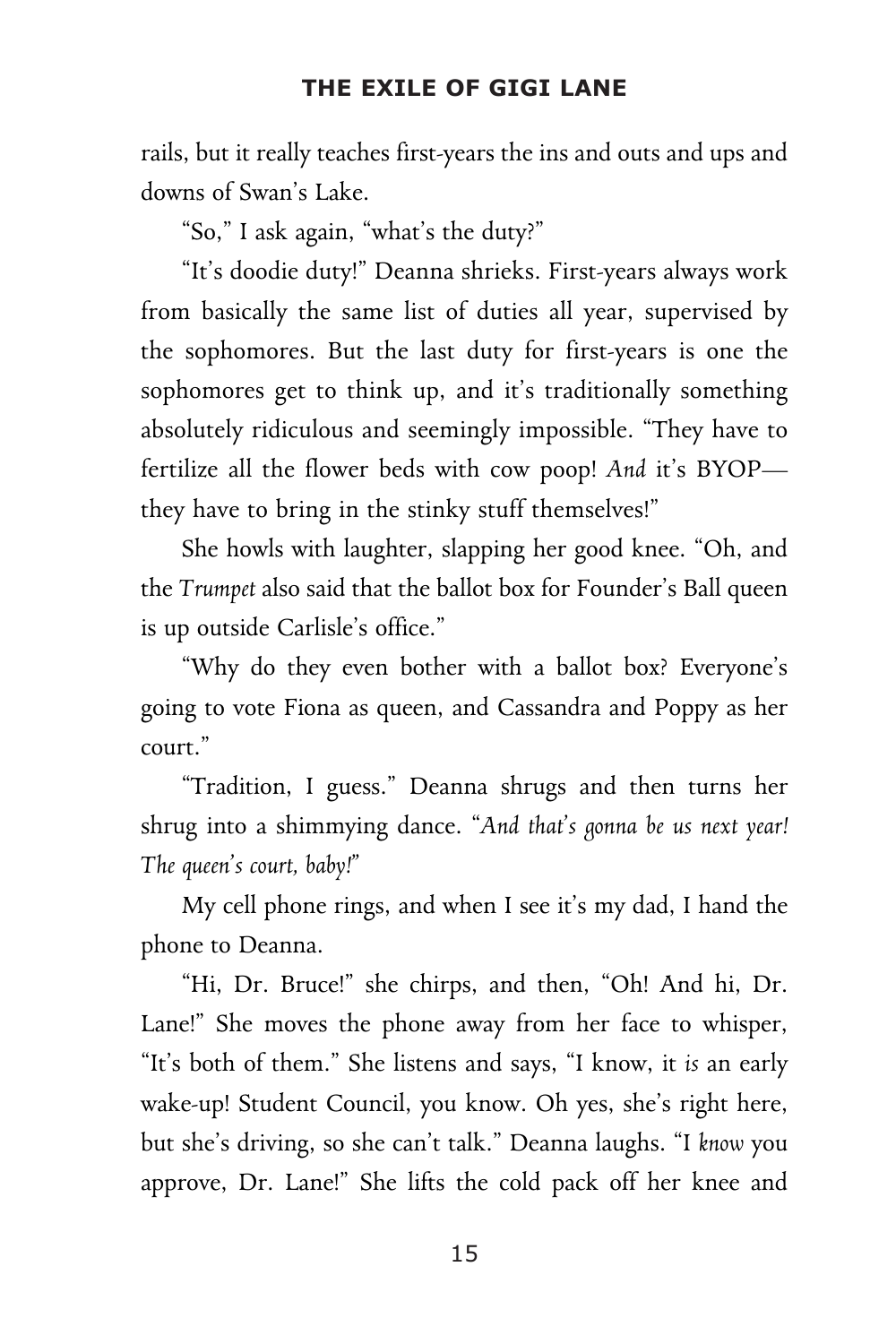pokes at the scar with her free hand. "It's fine, hurts a little in the morning."

A minute later she's off the phone, reporting to me what they said. "Okay, so your dad is stuck at the hospital working a double. He'll be home around three and will most likely pass out, but you should wake him up when you're ready for him to cook dinner."

I look at Deanna.

"To which your mom said, 'Oh, honey, you don't have to pretend you two aren't going to order out again. Just try to at least nibble a piece of lettuce along with the pizza.' And then your mom said she misses you guys so, so, so much. She's in Vancouver, it's beautiful, and she thinks you should all go there next winter break for some snowboarding. And she thinks you should bring me. Well, she didn't say that exactly, but it was, you know, inferred. Even if all I do is sit in the lodge, show off my scar, and have cute board dudes buy me cocoa." She thinks for a second. "Let's see, I think that's all they said. Oh"—she bats her eyelashes at me—"they both love you, and are proud of you, and want you to affirm and confirm before you start the day, because you're their little Gigi Bird, and they want you to fly."

I laugh. Deanna is the only person allowed to indulge in some light teasing about the fact that both my parents have bought into my mom's self-help theories big-time. My mom says when you tell someone your power statement, it takes away its power. But Deanna says she doesn't need her gymnastics power anymore, so at this very moment she giggles, presses her index